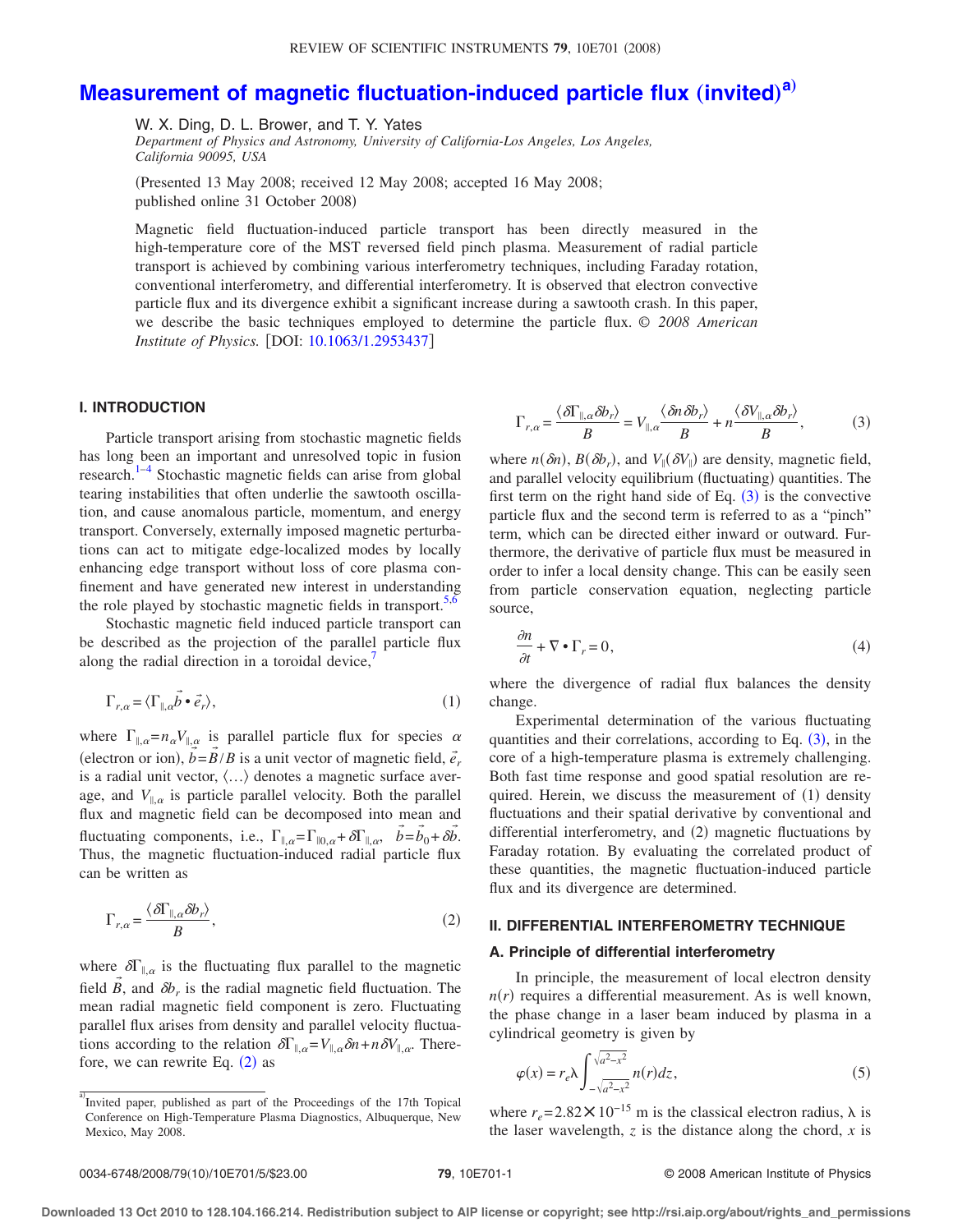<span id="page-1-0"></span>

FIG. 1. Schematic of the differential interferometer experimental setup. Note that beam offset at the source  $(\delta)$  and in the plasma  $(\Delta x)$  are different due to an optical system with out-of-plane non-45° bends that are not pictured.

the impact parameter, and  $x^2 + z^2 = r^2$ . The local density is found by performing a standard Abel inversion $\delta$  using

$$
n(r) = -\frac{1}{\pi r_e \lambda} \int_r^a \frac{\partial \varphi(x)}{\partial x} \frac{dx}{\sqrt{x^2 - r^2}}.
$$
 (6)

From this relation it is clear that the first spatial derivative of the phase,  $\partial \varphi / \partial x$ , is required to obtain *n(r)*. Conventional interferometers measure  $\varphi(x)$  for multiple discrete chords, make a numerical fit to the available points, take the spatial derivative to infer  $\partial \varphi / \partial x$ , and then perform an inversion. The number of chords determines the accuracy of density measurement. The difficulty in directly measuring  $\partial \varphi / \partial x$  is that the phase difference becomes smaller as two adjacent chords are brought closer together, and physical separation between adjacent detectors usually limits the spatial resolution. These difficulties can be overcome by employing a new differential heterodyne interferometer technique.

The differential heterodyne interferometer system employed on MST utilizes two parallel linearly polarized, spatially offset far infrared (FIR) laser beams  $(\lambda = 432 \ \mu m)$  with frequency difference  $\sim$ 1 MHz to probe the plasma at each chord position  $(x)$  as shown in Fig. [1.](#page-1-0) Other relevant details of the system hardware have been described elsewhere.<sup>9</sup> The two parallel laser beams are initially slightly offset a small distance  $(\delta)$  and then divided into 11 separate chords by wire mesh beamsplitters. The phase difference between these two probing beams at each chord position with respect to a reference signal is obtained directly using a digital phase comparator technique in order to determine  $\Delta \varphi(x,t)$ . Furthermore, a single detector is used to measure the phase between the two spatially separated beams so that beam offset can be reduced to zero. In this new configuration, referred to as a differential interferometry, the system is insensitive to path length changes due to vibrations and thermal expansion effects since both probing beams traverse nearly identical optical paths, have wavelength difference of only  $\Delta \lambda / \lambda = 10^{-6}$ , and use the same optical elements including mixer. In addition, the measured phase difference can be controlled, by varying the spatial offset, and set to  $\langle 2\pi$  thereby eliminating the potential for fringe counting errors.

In this configuration, the system has a fast time response, up to 1  $\mu$ s, and phase noise less than 0.05° for 20 kHz bandwidth. A third FIR laser (also frequency offset), serves as a local oscillator beam for each mixer to permit simultaneous

<span id="page-1-1"></span>

FIG. 2. The cosine weighted factor changes along beam path for two different impact parameters.

measurement of  $\varphi(x,t)$  via the conventional interferometry approach. The effective displacement between two beams is  $\delta$ ~1 mm, which is obtained from calibration.<sup>10</sup> The calibration procedure is performed by comparing density profile measured by differential interferometer to profile by conventional interferometer. Once the differential interferometer is calibrated, it can be operated independently to measure density, density fluctuations, and their gradients.

#### **B. Localization of density fluctuation measurements**

The differential interferometer determines the phase difference between two adjacent beams and provides a lineintegrated density gradient measurement,  $(\partial/\partial x)\varphi(x)$ . However, this line-integrated measurement is weighted by a geometrical factor. Upon taking the first spatial derivative of Eq.  $(5)$  $(5)$  $(5)$ , we find

<span id="page-1-2"></span>
$$
\frac{\partial \varphi(x)}{\partial x} = r_e \lambda \int \frac{\partial n(r)}{\partial r} \frac{\partial r}{\partial x} dz = r_e \lambda \int \frac{\partial n(r)}{\partial r} \frac{x}{r} dz
$$

$$
= r_e \lambda \int \frac{\partial n(r)}{\partial r} \cos(\theta) dz,
$$
(7)

where cos  $\theta = x/r$ . The cosine term is a geometrical weighting factor and is shown in Fig. [2,](#page-1-1) for different impact parameters. As the impact parameter approaches zero, the weighting factor is reduced in width and approaches a delta function, thereby providing spatial resolution. For small impact parameter *x*, differential interferometry essentially provides a localized measurement of the density gradient and density gradient fluctuations. This cosine weighting factor has previously been used to analyze Faraday rotation data to obtain central safety factor  $q_0$ .<sup>[11](#page-4-8)</sup>

Mathematically, Eq. ([7](#page-1-2)) can be simplified as  $x \rightarrow 0$ ,  $r \rightarrow 0$ ; the density gradient can be expanded in a Taylor series,  $\partial n(r)/\partial r \approx (\partial/\partial r)n(0) + r(\partial^2/\partial r)^2n(0)$ , allowing one to rewrite Eq. ([7](#page-1-2)) as  $\partial/\partial x \varphi(x \to 0) = r_e \lambda x (\partial^2/\partial r^2) n(0) L$  (where *L* is the path length), leading to

<span id="page-1-3"></span>
$$
\frac{\partial}{\partial r}n(r) \approx \left.\frac{\partial}{\partial x}\varphi(x)\frac{1}{r_e\lambda L}\right|_{x=r\to 0}.\tag{8}
$$

From Eq.  $(8)$  $(8)$  $(8)$ , it is found that the differential phase is proportional to the density gradient for measurements made near the magnetic axis. This approximation offers the great convenience of being able to directly determine the local particle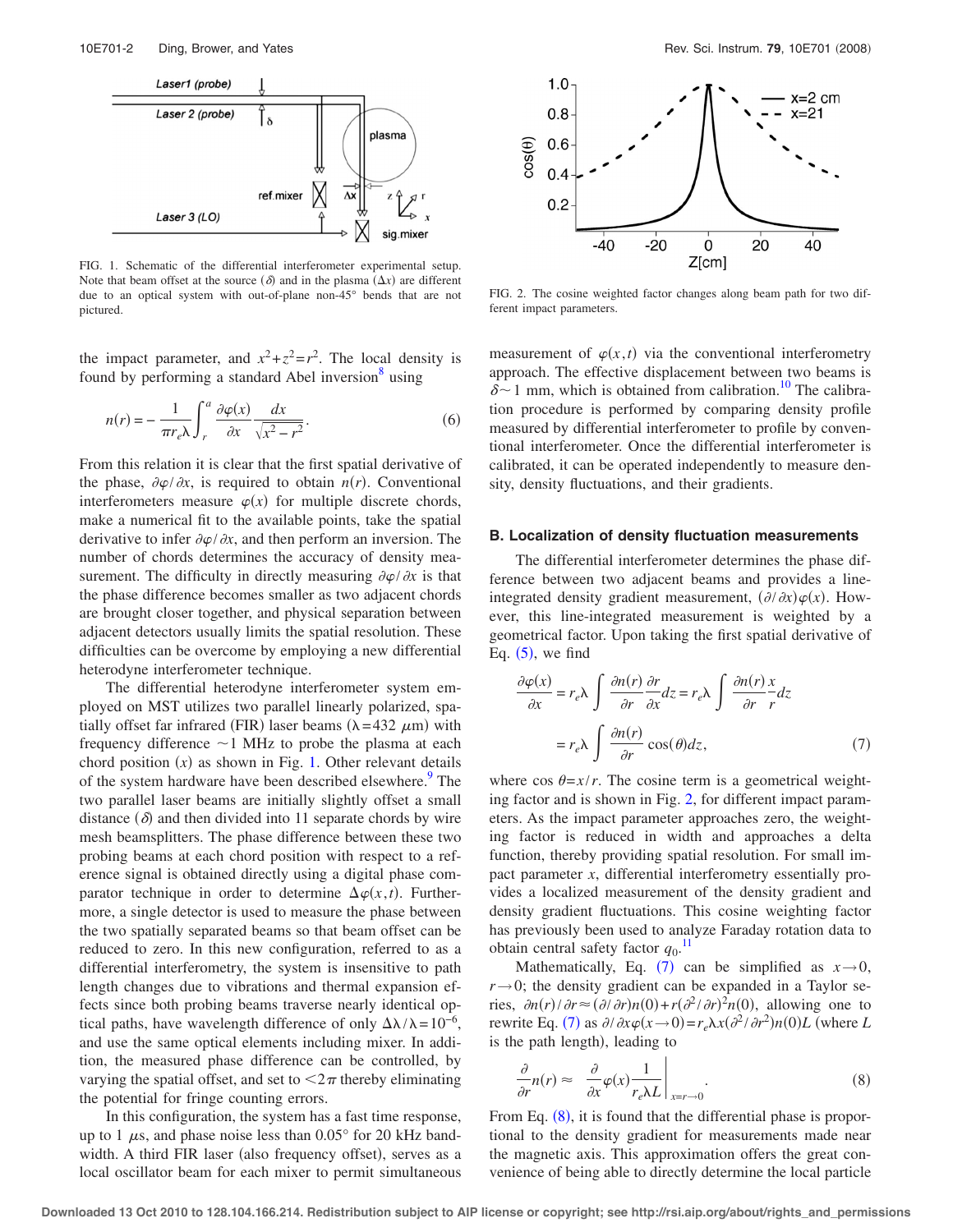<span id="page-2-1"></span>

FIG. 3. (a) Time history of current density; (b) time history of equilibrium density; (c) time history of electron parallel velocity at magnetic axis.  $t=0$ denotes sawtooth crash.

flux without performing any Abel inversion of the lineintegrated density measurements.

In general, density fluctuations can be written as  $\tilde{n}$  $= \sum \tilde{n}_{m,n}(r)\cos(m\theta+n\varphi)$  where *m*,*n* are poloidal and toroidal *m*,*n*

mode number, respectively. In MST, the dominant modes have  $m=1$  and the fluctuating phase measured by conventional interferometry is given by

$$
\delta\varphi(x) = r_e \lambda \int \delta n_{m=1}(r) \cos(\theta) dz, \qquad (9)
$$

where  $cos(\theta)$  is the same geometrical weighting factor that appears in Eq.  $(7)$  $(7)$  $(7)$ . The fluctuating density can then be written approximately as  $\delta n(r) = \delta n(0) + r(\partial/\partial r) \delta n(0), x \rightarrow 0, r$  $\rightarrow$  0. This leads to a simple relation between phase fluctuation and density fluctuation for chords close to plasma center,

<span id="page-2-0"></span>
$$
\delta n(r) \approx \left. \delta \varphi(x) \frac{1}{r_e \lambda L} \right|_{x=r \to 0}.
$$
 (10)

It should be noted that Eq.  $(10)$  $(10)$  $(10)$  is applicable to mode number *m*= 1 only since the cosine factor arises from the nature of mode. However, Eq.  $(8)$  $(8)$  $(8)$  is generally applicable to all modes since the weighting factor in Eq.  $(7)$  $(7)$  $(7)$  results from differential interferometer technique itself and is independent of mode structure. Both relations Eqs.  $(8)$  $(8)$  $(8)$  and  $(10)$  $(10)$  $(10)$  are applicable to chords close to magnetic axis.

For viewing lines of sight away from plasma center, one has to deal with an asymmetric fluctuation inversion.<sup>12</sup> Herein, we will focus on the measurements close to plasma center so that the convective particle flux can be directly measured without requiring more sophisticated fluctuation inversion methods.

#### **III. DENSITY FLUCTUATION MEASUREMENT**

Experiments have been performed on the MST RFP, a circular cross-section device with major radius *R*= 1.5 m, minor radius  $a = 0.52$  m, discharge current  $I_p \le 600$  kA, lineaverage electron density  $n_e \sim 1 \times 10^{19} \text{ m}^{-3}$ , and electron tem-

<span id="page-2-2"></span>

FIG. 4. (a) Time history of density gradient fluctuations; (b) the coherence between density gradient fluctuation and magnetic fluctuation. The significant coherence appears for tearing mode frequency between 10 and 20 kHz. The measurement is made at  $r/a = 0.11$  near magnetic axis.

perature  $T_e \leq 1$  keV. Many parameters in MST plasmas display a sawtooth cycle due to relaxation oscillations in the plasma core. To determine the time evolution of mean (magnetic surface averaged) quantities, we ensemble average measured quantities over many reproducible sawtooth events, thereby eliminating the contribution of random fluctuations. A typical MST discharge history over a sawtooth cycle is shown in Fig. [3.](#page-2-1) The current density has a slow, linear ramp phase before a sawtooth crash and promptly drops within 200  $\mu$ s at the crash, as shown in Fig. [3](#page-2-1)(a). The equilibrium electron density at the magnetic axis relaxes as well [see Fig.  $3(b)$  $3(b)$ ], and the relaxation time is much faster than the classical diffusion time  $[-1 \text{ s}]$ . The inferred electron mean velocity shows a little change over sawtooth crash [see Fig.  $3(c)$  $3(c)$ ]. The fast density collapse implies significant fluctuation-induced particle transport during the sawtooth crash.

Density fluctuations and density gradient fluctuations [see Eqs.  $(8)$  $(8)$  $(8)$  and  $(10)$  $(10)$  $(10)$ ] can be directly measured by both conventional interferometry and differential interferometry. Density gradient fluctuations exhibit significant increase at sawtooth crash as shown in Fig.  $4(a)$  $4(a)$ , and have a coherence with the radial magnetic fluctuation  $[m=1, n=6 \text{ mode}]$  as shown in Fig.  $4(b)$  $4(b)$ . Coherence peaks in the 10–20 kHz range, corresponding to tearing mode activity for the dominant core-resonant mode. The dashed line denotes the statistical noise level determined by the number of ensembles. Density fluctuations have a similar temporal dynamics to density gradient fluctuations and have been investigated previously.<sup>12</sup>

# **IV. MAGNETIC FLUCTUATION MEASUREMENT BY FARADAY ROTATION**

Equilibrium and fluctuating magnetic fields in MST are measured by polarimetry making use of the Faraday effect. The Faraday rotation angle  $\Psi$  is half the phase difference between the *R*-and *L*-wave refractive indices and can be written as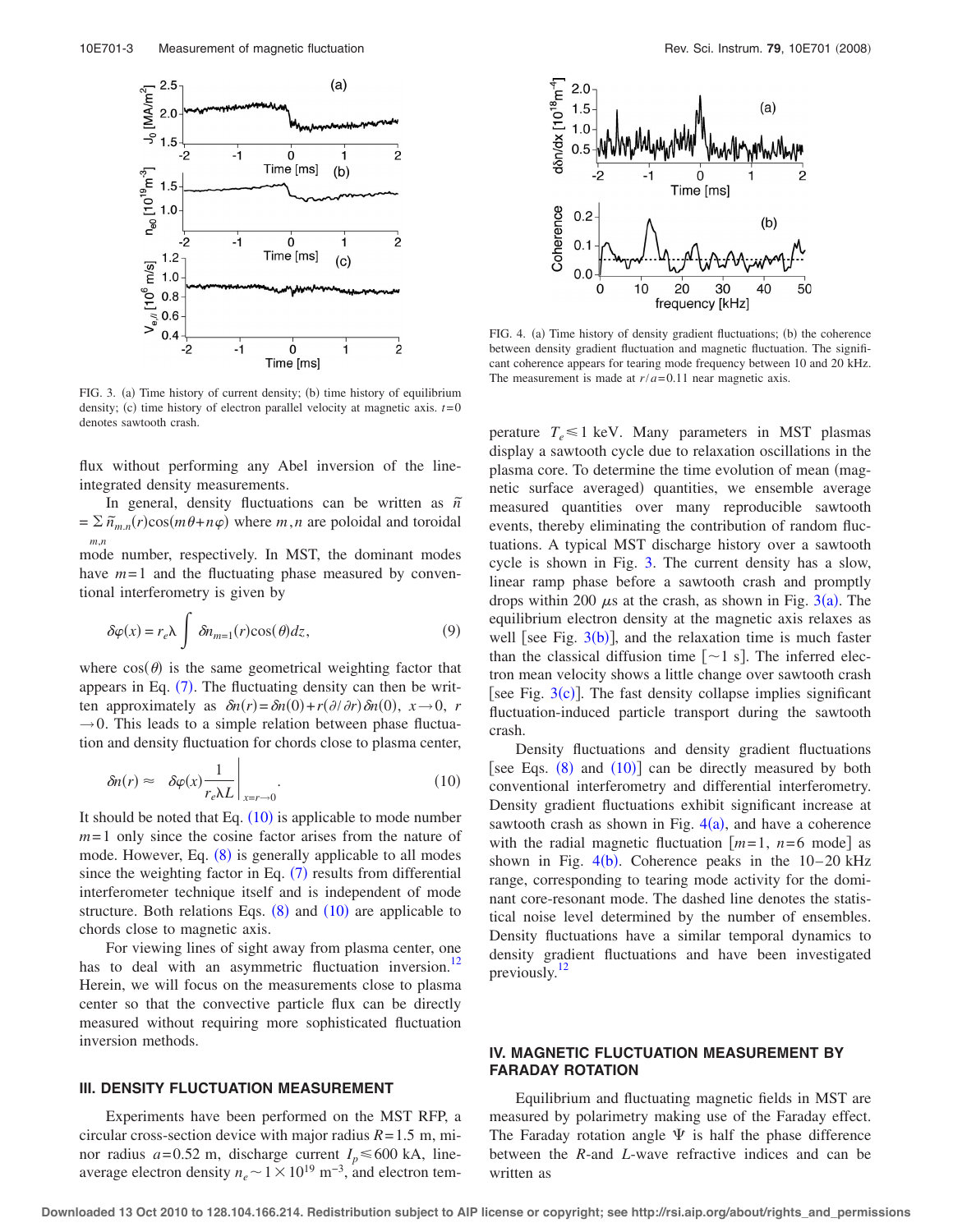<span id="page-3-1"></span>

FIG. 5. (Color online) The line-integrated radial magnetic field fluctuation (left vertical axis) varies over sawtooth cycle. The dashed line shows poloidal magnetic field fluctuation (right vertical axis) measured at wall. The zero denotes sawtooth crash.

$$
\Psi = \frac{2\pi}{\lambda} \int \frac{(N_R - N_L)}{2} dz = 2.62 \times 10^{-13} \lambda^2 \int n_e B_z dz,
$$
\n(11)

where  $B_z$  is magnetic field component along the laser beam,  $n_e$  is the electron density,  $\lambda$  is the FIR laser wavelength, and *z* is the plasma cross-section vertical coordinate, all in MKS units. Taking  $\Psi = \Psi_0 + \tilde{\Psi}$  and  $B_z = B_{z0} + \tilde{B}_z$ , the fluctuating component of the Faraday rotation signal takes the form

<span id="page-3-0"></span>
$$
\widetilde{\Psi}(\widetilde{n}, \widetilde{B}_z) = c_F \bigg( \int \widetilde{n} B_{z0} dz + \int n_0 \widetilde{B}_z dz \bigg), \tag{12}
$$

where the second order term,  $c_F \int \tilde{B}_z \tilde{n} dz$ , is negligible because both  $\tilde{n}$  and  $\tilde{B}_z$  are small.<sup>13</sup> From this equation we see that the fluctuating part of the Faraday rotation signal is the sum of the fluctuating electron density weighted by equilibrium (poloidal) magnetic field  $\tilde{\Psi}(\tilde{n})$ , and the fluctuating magnetic field weighted by equilibrium density  $\tilde{\Psi}(\tilde{B}_z)$ . For the six central chords (corresponding to  $x \le 0.3a$ ), density fluctuation contributions are negligible and Eq.  $(12)$  $(12)$  $(12)$  can be rewritten as

$$
\tilde{\Psi}(\tilde{n}, \tilde{B}_z) \approx \int n_0 \tilde{B}_z dz.
$$
\n(13)

The measured Faraday rotation fluctuations for these chords provide a direct line-integrated measurement of magnetic fluctuations. By isolating modes of given helicity, the spatial distribution of the magnetic fluctuations can be determined. These techniques have previously been described in detail and will not be repeated here. $14,15$  $14,15$ 

Measured line-averaged radial magnetic field fluctuations for the dominant mode  $(m=1, n=6)$  over a sawtooth cycle are shown in Fig. [5.](#page-3-1) Maximum amplitude occurs at the crash. The poloidal magnetic fluctuation amplitude measured at the wall is also plotted in Fig. [5,](#page-3-1) as a dashed line. Radial magnetic field fluctuations have a similar dynamics to poloidal magnetic field fluctuations as is expected for a global tearing mode. The radial magnetic field fluctuation amplitude in the core is approximately three times the poloidal magnetic field at the wall,  $\delta b_r(r) \sim 3 \times \delta b_\theta(a)$ . This approximation simplifies the measurement of particle flux since the inversion of radial magnetic field with fast time resolution is not required.

The resulting spatial profile for the magnetic perturbation of the dominant core-resonant mode  $(m=1, n=6)$  is

<span id="page-3-2"></span>

FIG. 6. Radial and poloidal magnetic fluctuation spatial profile for dominant  $(m=1, n=6)$  mode. Mode resonant surface corresponds to  $r/a \sim 0.35$ .

shown in Fig. [6.](#page-3-2) At the mode resonant surface  $\left(\frac{r}{a}-0.35\right)$ ,  $\delta b_{\theta}=0$  and  $\delta b_r$  is maximum. Magnetic fluctuations can be tracked in time throughout the sawtooth cycle using the fast Faraday rotation measurements (up to 1 MHz bandwidth) and edge magnetic coils. $^{14,15}$  $^{14,15}$  $^{14,15}$ 

#### **V. PARTICLE FLUX MEASUREMENT**

The convective electron particle flux from Eq.  $(3)$  $(3)$  $(3)$  is given by

<span id="page-3-3"></span>
$$
\Gamma_r^c = V_{\parallel,e} \frac{\langle \delta n \delta b_r \rangle}{B},\tag{14}
$$

<span id="page-3-4"></span>and in cylindrical coordinates we can write

$$
\nabla \bullet \Gamma_r^c \approx \frac{2V_{\parallel,e}}{B} \left\langle \frac{\partial \delta n}{\partial r} \delta b_r \right\rangle, \tag{15}
$$

where  $V_{\parallel,e}$  is the electron parallel mean velocity. In the plasma center  $\delta b_r$  is flat (see Fig. [6](#page-3-2)), implying  $\frac{\partial b_r}{\partial r} \approx 0$ , and  $\int_{r}^{c}$ / $r \approx \partial \Gamma_r^c / \partial r$  is used as *r* goes zero.

The electron parallel velocity is determined from equilibrium measurements of the electron density and current density, i.e.,  $V_{\parallel,e} = J_{\parallel,e}/n_e e \approx J_{\parallel}/n_e e$  as shown in Fig. [3,](#page-2-1) since the mean current along the magnetic field is largely carried by electron motion. Equilibrium magnetic field is determined using an equilibrium fit constrained by Faraday rotation measurements of internal poloidal magnetic field and motional Stark effect measurements of the on axis toroidal magnetic field. $16,17$  $16,17$ 

To determine the particle transport (and its divergence), one has to measure the phase relation between density fluctuations (density gradient fluctuations) and radial magnetic field fluctuations. Phase measurement is achieved by flux surface ensemble averaging. In MST, rotation of the low-*n* magnetic modes transfers their spatial structure in the plasma frame into a temporal evolution in the laboratory frame. Since the magnetic modes are global, for convenience we correlate  $\delta n$  (or  $\partial \delta n / \partial r$ ) to a specific helical magnetic mode which is spatially Fourier decomposed from 32 wallmounted magnetic coils. After averaging over an ensemble of similar events  $(~400$  events are used), we can determine the phase between  $\delta n$  (or  $\partial \delta n / \partial r$ ) and  $\delta b_r$  for the specified